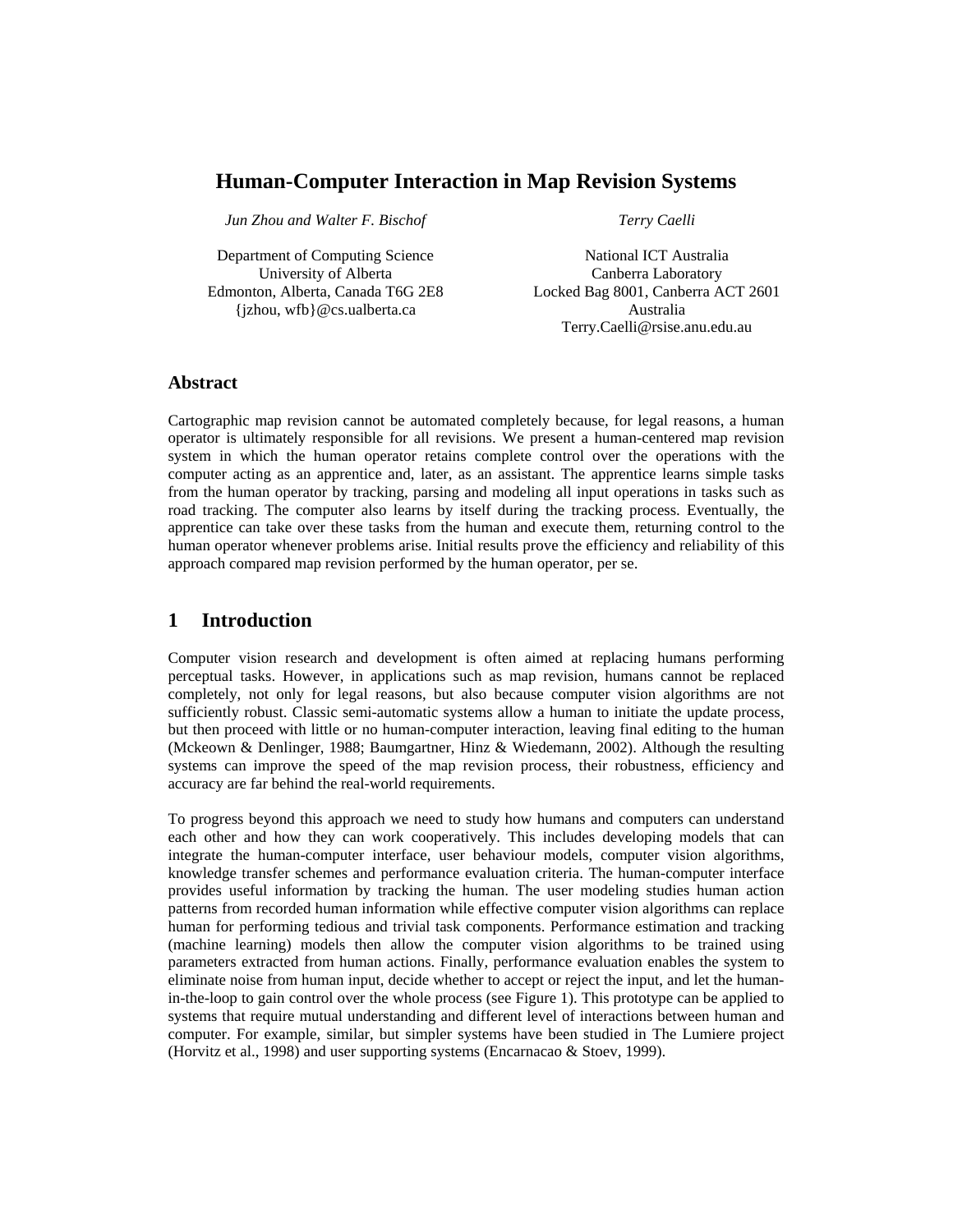In this paper, we apply this approach to computer-aided map revision. We introduce a humancentered approach in which the human works as a tutor and decision maker with the computer acting as an apprentice and, after training, as an assistant. The computer tracks, parses and models all user actions and, on request, takes over simple tasks to provably reduce human effort.



**Figure 1**: Human-computer interaction prototype

## **2 Human-Computer Interface and User Modeling in Map Revision**

The standard work environment for human-based map revision involves simultaneously displaying an old map with the latest aerial photos. The human operator compares them visually and modifies the map whenever a discrepancy is found between the two. Figure 2 displays such an environment, which is the platform of Raster Graph Revision (RGR) system used in United States Geological Survey (USGS).



**Figure 2**: Map revision environment. Old map layers are displayed simultaneously with the latest aerial photos.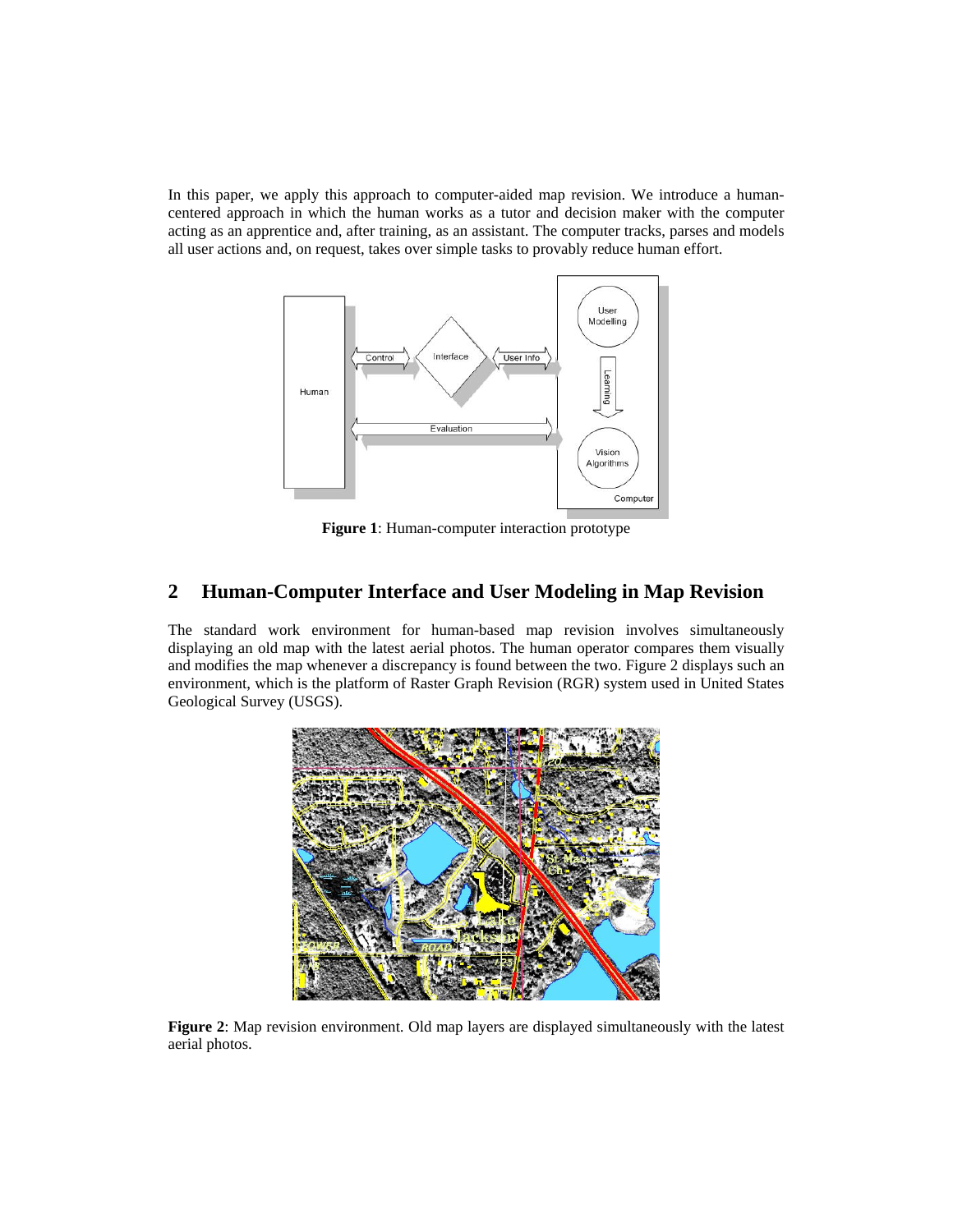In RGR systems, a simple drawing operation can be implemented by either clicking a tool icon on the tool bar followed by clicking on maps using mouse, or by entering a key-in command. Each tool in the tool bar corresponds to one cartographic symbol and may encompass a sequence of key-in commands in the execution. Each key-in is considered as an event. Events from both inside or outside the system are processed by an input handler and are sent to an input queue. Then a task ID is assigned to each event.

We implemented embedded software to keep track of the states of the event queue and extract detailed information of each event, which includes:

- Task ID
- Key-in command
- Event time
- Event type
- X and Y coordinates of the mouse clicking

By doing so, we have been able to fully capture and record the time-stamped system-level event sequence. This sequence contains both inter-action and intra-action information. To group the events into meaningful user actions, we analyze and parse the events using natural language processing methods.

Altogether there are 278 tools in RGR software, each corresponding to a user action. Among them, 144 actions are related to the drawing actions, each of which may be composed of a tool selection, a sequence of coordinate clicks, viewing changes, as well as reset operations indicating the end of the action. We focus our study on these actions. If we consider a complete action as a sentence, its components can be viewed as words. Syntactic and semantic information lies in both sentence and word level.

We built a semantic lexicon to store the action information. The lexicon has two parts, the first part containing the spelling information of each action. The second part is a semantic marker which shows the usage of the action, such as how many coordinate clicks and resets should an action have, and the meaning of the position of the coordinates in an action given the resets.

A parser was designed according to the syntactic and semantic information of each action. First, a scan generator is applied to the sequence of system-level events. Then the events are grouped into words according to the spelling information of each action. Finally, the sequence of words is segmented into sequence of sentences, or complete actions.

The sequence of actions is arranged into a tree structure. The root of the tree is a project, which is defined as the revision of a map. Each branch contains tasks defined as the revision of one ground object, such as a road, a block of buildings, a lake, and others. The user actions are stored into an XML format database. These data have been used successfully to model view change patterns (Zhou, Bischof & Caelli, 2004).

## **3 Road Tracking and Human-Computer Interactions**

The availability of human data makes it possible for the computer to perform simple tasks in collaboration with the human in map revision. We have developed a road tracking system based on human-computer interactions.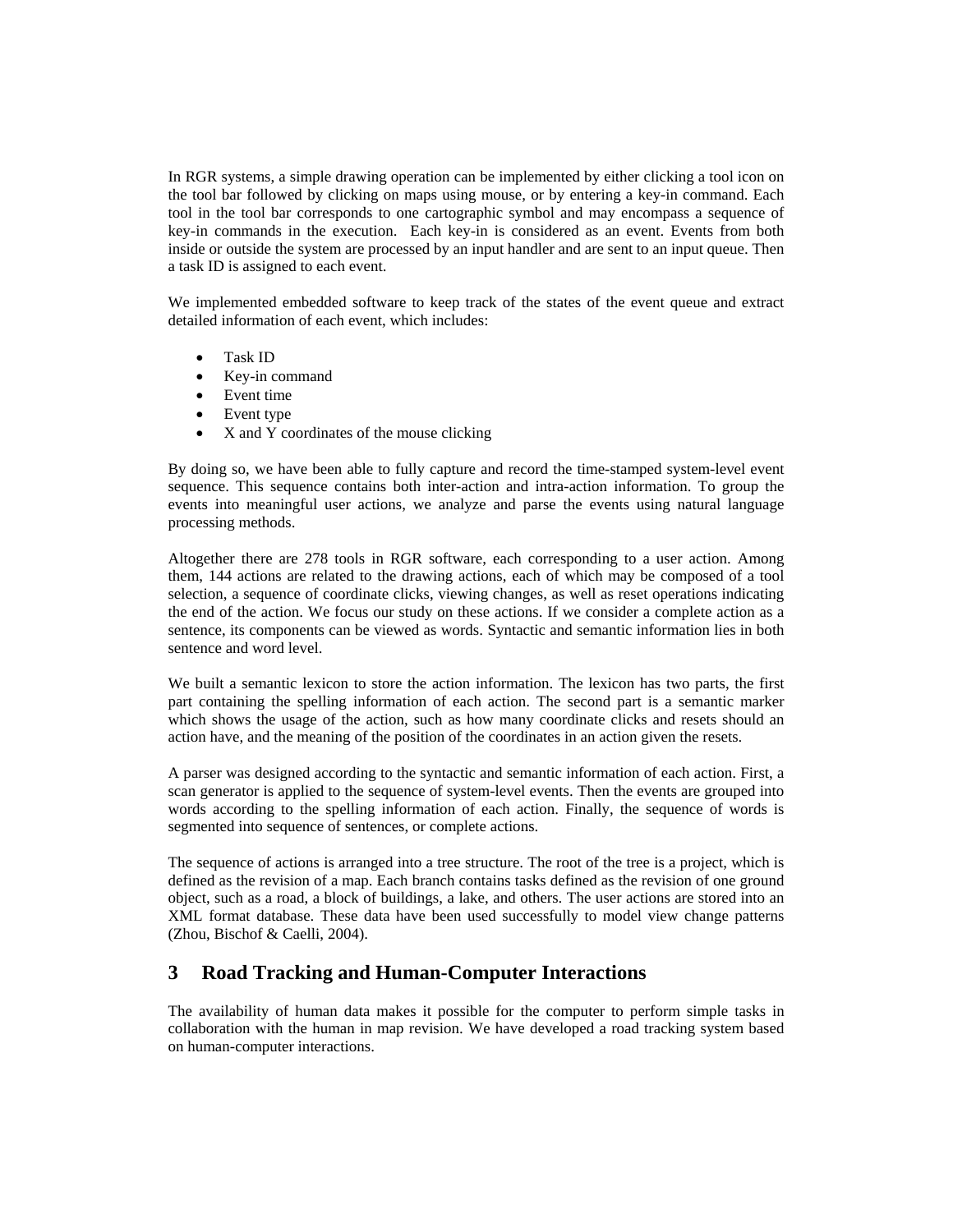### **3.1 System Overview**

In the road tracking system the human and computer both contribute to the tracking tasks. On the one hand, the computer does not have any initial knowledge of the specific roads to be tracked except some general description of what roads might look like. All other knowledge is learned from human actions. After training, it takes over most of the tracking jobs. On the other hand, the human operator works as a tutor and decision maker, passing on knowledge on roads that is of interest to the computer. The human operator also makes decisions what to do when the computer fails.

The road tracking starts from initial human inputs of road segments. The computer learns relevant road information, such as range of location, direction, road profiles, and step size from this initial human input. At the same time, the computer preprocesses the image to facilitate extraction of road features from images. The extracted road features are compared with the knowledge learned from the human operator. On request, the computer continues with tracking using a Kalman filter (Kalman, 1960). During tracking, the computer continuously updates road knowledge from observing the human tracking. It also evaluates the tracking results. When it detects a possible problem or failure, it gives control back to human who then enters another segment to guide the road tracker. Figure 3 shows the architecture of the system.



**Figure 3**: Block diagram for road tracking system.

## **3.2 Human-Computer Interactions**

The human-computer interactions encompass several aspects.

- We have to define what knowledge is to be passed to the computer. This defines the relevant road properties.
- Knowledge has to be transferred to the computer in a way that the computer can understand. This defines the relevant knowledge representation.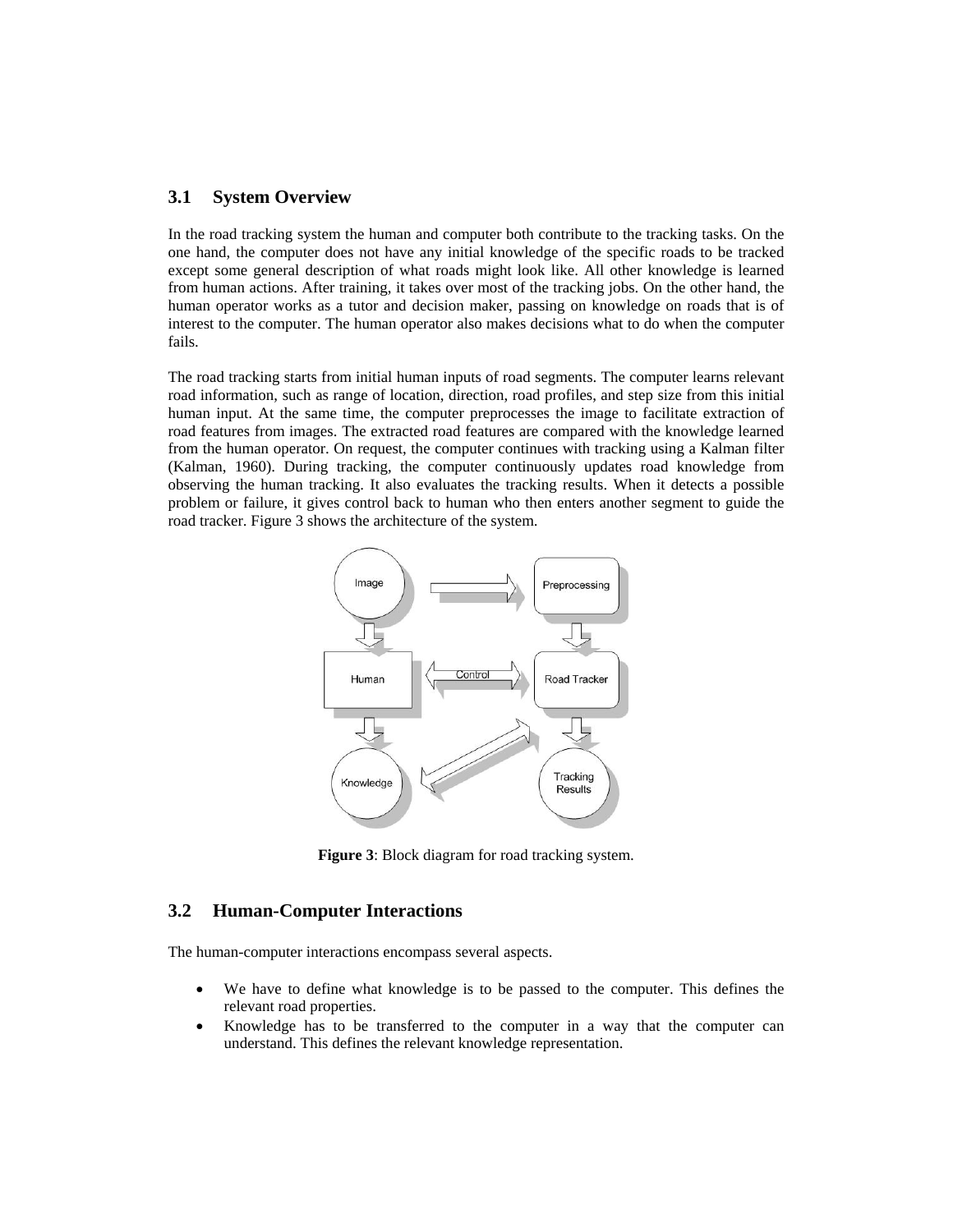• The computer should be able to make effective use of the knowledge, which includes using the acquired knowledge to guide the tracking, and to correct the past tracking errors. This defines the roles of human and computer in the system.

### *3.2.1 Knowledge about Roads and Its Representation*

Two kinds of properties of road can be defined, stationary and dynamic. The stationary properties are those that apply to most of the roads and describe the physical characteristics of the roads. The dynamic properties are those change with different roads, or even change within a road.

Some useful stationary properties are (Bajcsy & Tavakoli, 1976; Vosselman & Knecht, 1995):

- Roads are elongated. The road surface often has a good contrast with the adjacent areas.
- The surface of a road is smooth and homogenous.
- The curvature of roads has an upper bound.
- The width of roads is bounded. The upper and lower bounds of the width depend on the importance of the road.
- Roads are networked.

The stationary properties determine what road tracking method can be used. It is the conceptuallevel knowledge of human that guides the designing of computer vision algorithms. For example, the curvature property suggests that road position extrapolation methods can be used to predict the road position (Mckeown & Denlinger, 1988). The contrast and homogenous properties make it possible to use edge detection methods to detect the parallel road edges (Laptev et al., 2000; Baumgartner et al., 1997).

The dynamic properties characterize the changes of road features, such as:

- radiometric changes caused by different road materials,
- special properties of crossings, bridges, and ramps,
- road appearance changes caused by background objects such as cars, shadows, trees, and others.

The dynamic properties cannot be predicted completely. Although a lot of research in computer vision and machine learning has been devoted to these problems, uncertainty is the major reason that causes the failure of automated systems. In contrast, humans can easily detect these properties. Thus, human-computer interactions can help the computer in acquiring such human knowledge, so that to the computer can adapt to changes in road features. One of the effective representations of the dynamic properties is to use road profiles. Road profiles can be extracted as image grey-level pixels related to the road direction.

For this system, we developed algorithms based on edge detection, profile matching and Kalman filtering. Edge detection is built upon the stationary properties, profile matching keeps track of the dynamic properties. The Kalman filter predicts road location as linear systems with random noise and thus approximates both properties.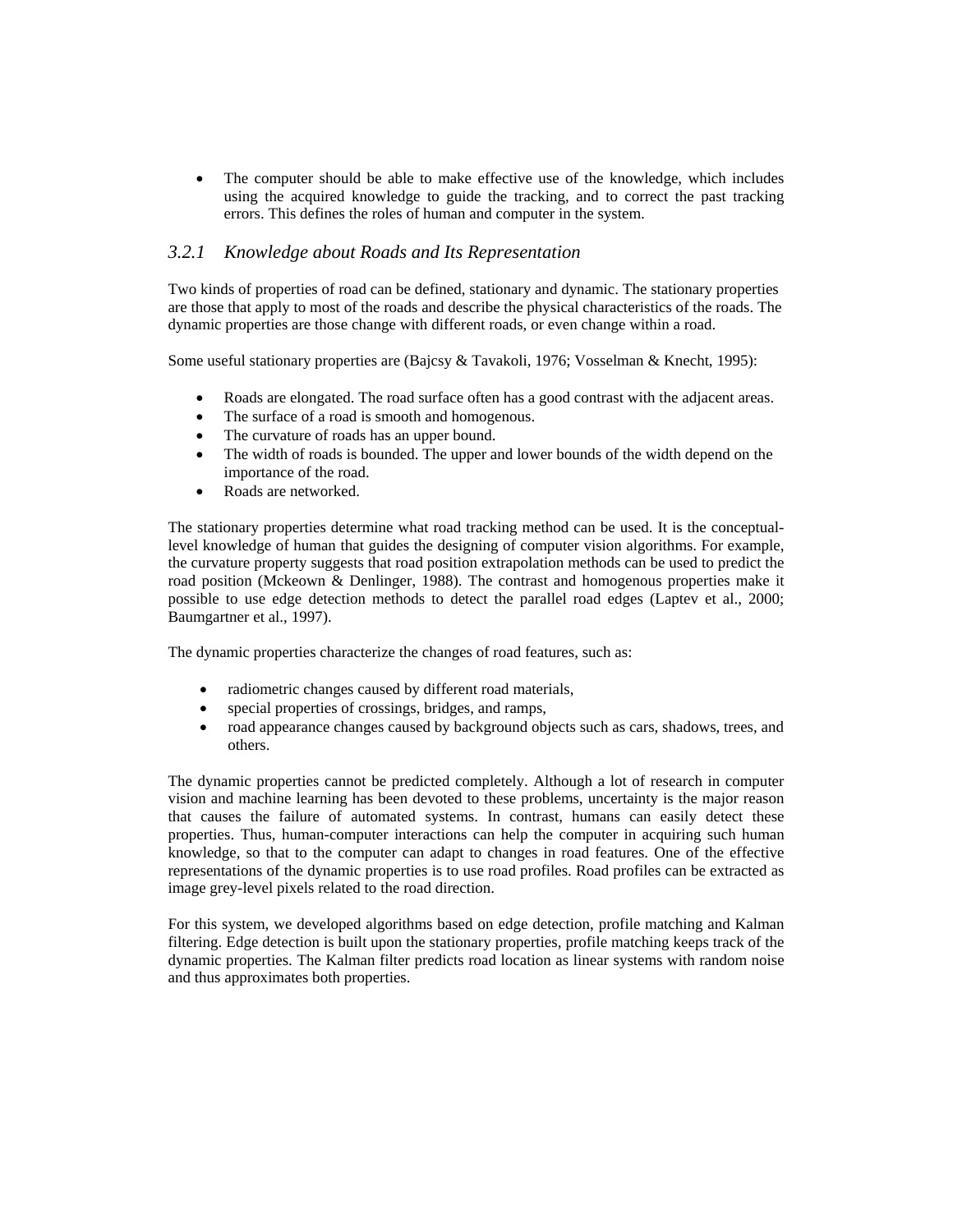## *3.2.2 Roles of the Human and Computer in Road Tracking*

The human operator is at the center of the system. The operator affects the tracker in two ways. First, the operator tells the computer the starting location and direction of the road by initializing road segments. These inputs are used by the computer to extract reference profiles, to detect the road edges, and to estimate the road width. They are also used to set the state model of the Kalman filter in the tracking. When the computer fails, the operator observes the road changes, diagnoses the failure reason, and indicates the right direction of the tracking. The new input enables prompt and reliable correction of the state model of the tracker. Second, reference profiles extracted from human inputs are stored, and the road tracker gradually accumulates knowledge on the reference profiles. These profiles represent different road situations that the tracker has not yet seen. This knowledge passing process makes the tracker more and more robust.

The computer also accumulates knowledge by itself. During the tracking, it continues updating the matched reference profiles with the latest tracking results. This enables the tracker to adapt to smooth road changes so that human inputs can be reduced.

The tracker performance is always evaluated in so far as when there is lack of confidence over several consecutive positions control is returned to the human and it simply waits for the next input. This evaluation is performed via cross-correlation where new profiles are defined in terms of their lack of correlation with past ones. In this way, knowledge redundancy is avoided and the knowledge base does not expand too quickly to reduce the tracking performance.

This intelligent tutor/decision maker and apprentice/assistant architecture provides a good communication path for the human operator and the computer. The computer can learn quickly from humans and it work more and more independently as tracking goes on.

# **4 Road Tracking Algorithm**

The road tracking algorithm is an extension of the one used by Vosselman and colleagues (Vosselman & Knecht 1995). Aside from the interaction with humans, it consists of three components: preprocessing, tracking and self-evaluation.

## *4.1.1 Preprocessing*

In the preprocessing step, the image is first convolved with a Gaussian filter to reduce high frequency noise. Then the road width is estimated using edge detection. A road segment is entered by the human operator with two consecutive mouse clicks. A line joining the points defines the road axis. We assume that the road edges are straight and parallel lines on both sides of the road axis. Road width can be estimated by calculating the distance between the roadsides. In this step, knowledge about road characteristics also helps determining road edges because road width varies as a function of road class.

The edge detector is based on gradient profiles. To reduce the uncertainty in the road width estimation, the edge detector first estimates the true upper and lower bound of the road width, with the road width definitions from USGS serving as a reference (USGS, 1996). At each axis point, a profile is extracted perpendicular to the road axis. The gradient of the profile is calculated, and one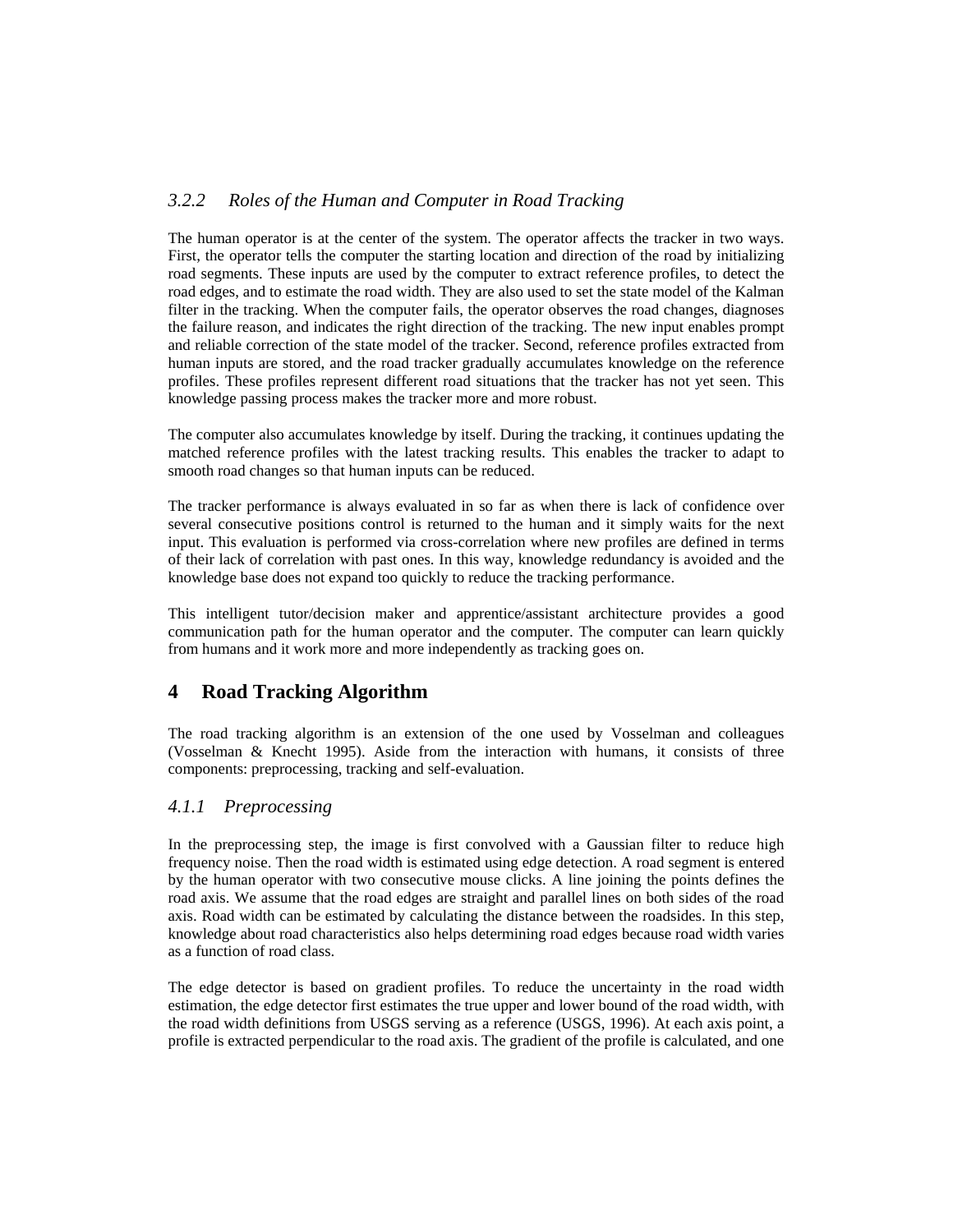point is selected on both sides of the axis where the maximum gradient is found. The distance between the two points is considered an estimate of the road width at this axis point. Then a new bound is calculated as a function of the accumulated distance. Using the new bounds, the edge detector determines the new road width at each axis point, extracts new edge points and computes the average distances between edge points as the final estimate of the road width.

Initial reference profiles are extracted from the road segment entered by the human operator according to the road width. Later, new profiles are extracted and added into profile base for further use each time a human input occurs. To avoid noise in the profile, cross correlation is used to remove the points in input road segments.

### *4.1.2 Kalman Filtering*

The Kalman filter is a recursive procedure to estimate the parameters of linear filtering problems. In this system, the Kalman filter is used to predict road center points with the state update equation and to correct the predictions with the measurement update equation. The state model is defined as

$$
\widehat{x} = \begin{pmatrix} x \\ y \\ \theta \\ \theta' \end{pmatrix},
$$

where *x* and *y* are the coordinates of road axis points,  $\theta$  is the direction of the road, and  $\theta$ <sup>'</sup> is the change in road direction. The measurement model is calculated as a function of the profile matching result. The recursive update equations can be found in Welch and Bishop's tutorial (Welch & Bishop, 2005) and are not described here.

During the measurement update process, both parallel and perpendicular road features are used to extract the road profiles. Thus the risk of off-road tracking is reduced, and, in turn, tracking errors are reduced.

The tracker evaluates the tracking result using normalized cross-correlation between the reference profile and the road profiles at the current position. When multiple reference profiles are obtained from human inputs, the profile with the highest cross-correlation coefficient is searched with the most recently used profile being given the highest priority in the search. From time to time, the tracker fails to find points where the cross-correlation is above a preset threshold. These points are skipped. Control is returned to the human operator if too many points are skipped.

We also developed an error correction mechanism using the latest human input. The Kalman filter is used not only to perform prediction but also to backtrack to the previous results, given that all the previous states are recorded. Among all the previous results, the points closest to the failure positions have the highest error probability, and this failure is often caused by changes in road texture. Once a failure is detected, the Kalman filter stops. The human operator enters a new road segment, from which a new reference profile is extracted. This profile contains information that is closely related to the road texture near the failure position. The system uses the new reference profile and tracks from the starting point of the new road segment, but on the opposite direction indicated by the human, and modify errors.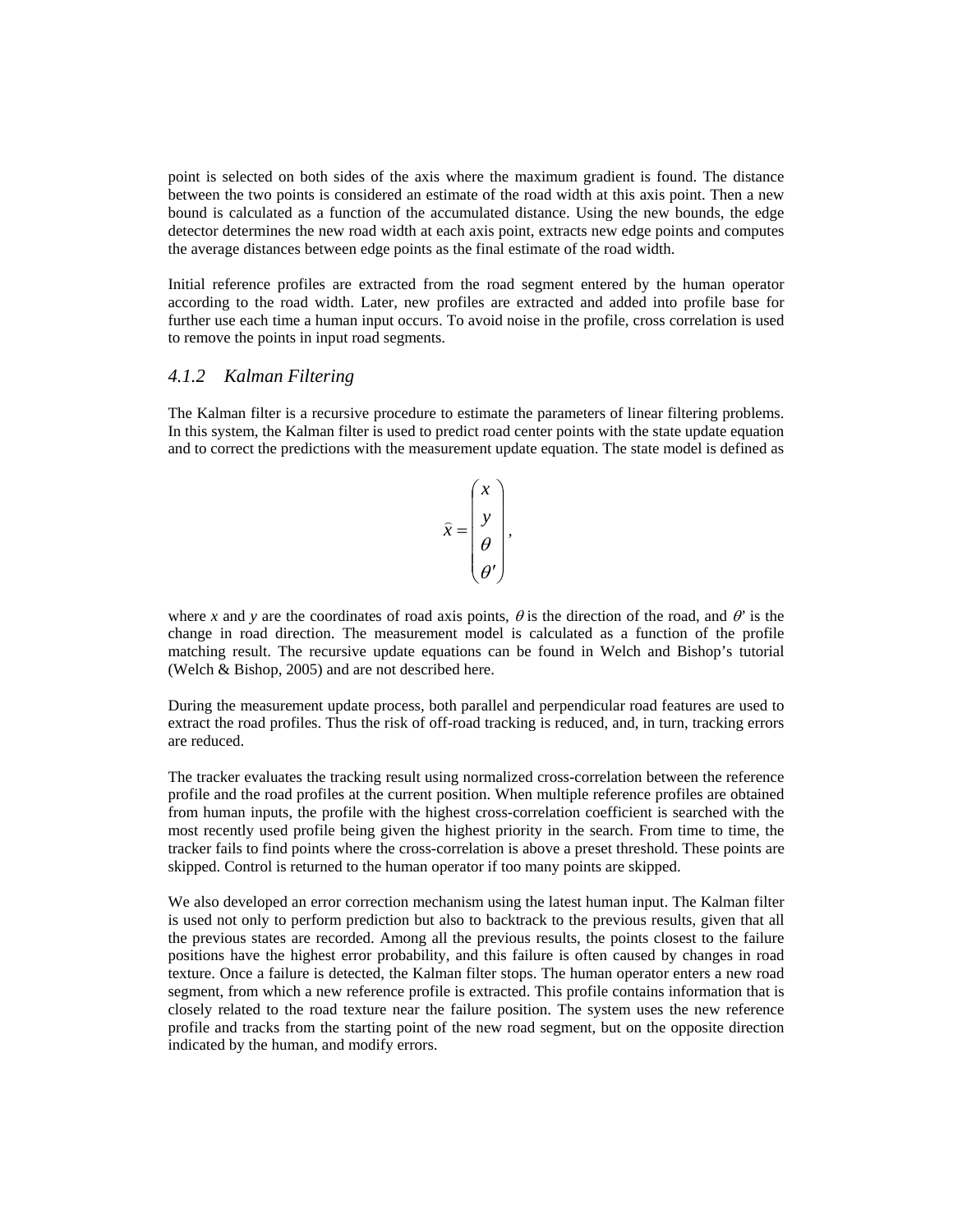# **5 Experimental Results**

Experiments were done on 26 images cropped from the digital orthophoto quadrangles (DOQs) supplied by the United States Geological Survey. DOQs are orthogonally rectified images produced from aerial photos taken at height of 20,000 feet, with an approximate scale of 1:40,000, and having a ground resolution of 1 meter. These images contained roads in both urban and rural scenes with different complexity.

A human operator was required to draw roads by hand in the RGR software environment as used at USGS. Human data was collected on the images with the number of human inputs and time cost recorded. A total of 472 human inputs were recorded with a total time of 1882 seconds. Hence each image took on average 72.4 seconds and 18.2 inputs. Then the system was run on these images interacting with the recorded data.

The tracking performance was evaluated in three respects, correctness, savings in human input, and savings in plotting time. Using the proposed road tracking system lead to a substantial cost saving, with the number of human inputs and the time cost reduced by 50.4% and 40.9%, respectively. Tracking errors happened in only two images. Thus, the correctness was maintained.

Most previous semi-automatic approaches did not demonstrate how much they really help the human operator. The system described by Baumgartner and colleagues reduced the plotting time by 50% to 70% (Baumgartner et al., 1997) on simple rural scenes. In our work, most of the images were extracted from suburban scenes, which include complex road textures. Some tracking results are shown in Figures 4-5.

# **6 Conclusion**

This paper introduces a human-computer interaction system for map revision where the machine tracks all actions of the human operator and learns a task by comparing the human actions with the image input. On request, the computer takes over simple tasks, returning control to human as soon as confidence rating gets too low. Performance of the system was evaluated using saving in time and input operations.

The proposed interaction prototype is an attempt to fill the gap between human and computer in automatic or semi-automatic computer vision systems. It can also be used in other applications, such as medical image processing and object tracking. It is supposed to reduce the human effort in these tasks while guaranteeing accurate results, because the human is never removed from the process.

In the future, the interaction theory will be further studied, especially the knowledge representation and learning scheme. We consider the knowledge transfer as an online learning process, thus techniques like reinforcement learning should fit in well to such problems.

# **7 References**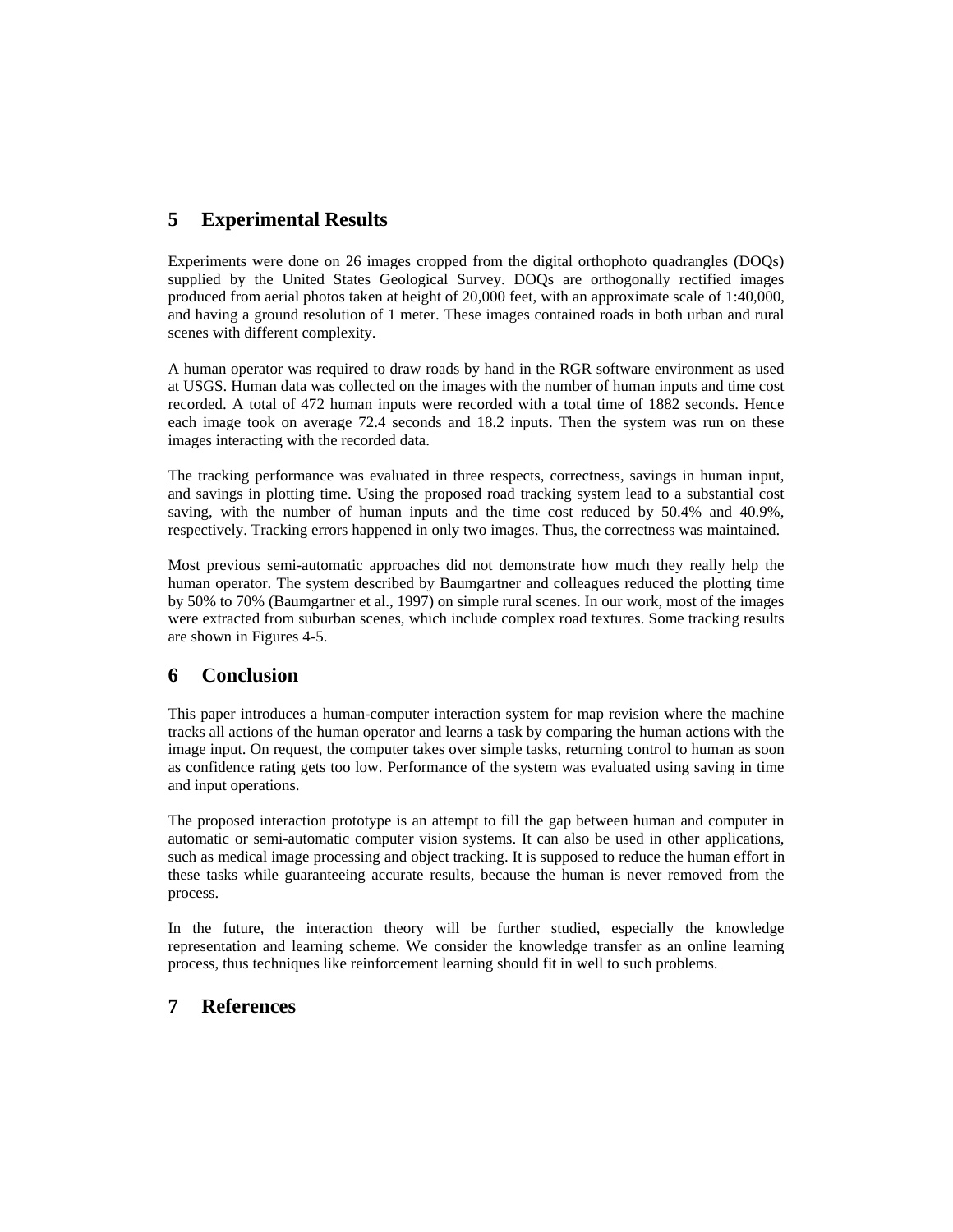Bajcsy, R., & Tavakoli M. (1976). Computer recognition of roads from satellite pictures. *IEEE Transactions on Systems, Man, and Cybernetics*, 6(9), 623-637.

Baumgartner, A., Steger, C., Mayer, H., Eckstein, W. (1997). Multi-Resolution, Semantic Objects, and Context for Road Extraction. In W. Forstner & L. Plumer (Ed.), *Semantic Modeling for the Acquisition of Topographic Information from Images and Maps*. Birkhäuser Verlag, 140-156

Baumgartner, A., Hinz, S., & Wiedemann, C. (2002). Efficient methods and interfaces for road tracking. *Proceedings of the ISPRS-Commision III Symposium "Photogrammetric Computer Vision" (PCV'02)*, Graz; *International Archives of Photogrammetry and Remote Sensing*, Vol. 34, Part 3-B, pp. 28-31.

Encarnacao, M., & Stoev, S. (1999). An application independent intelligent user support system exploiting action-sequence based user modeling. *Proceedings of the Seventh International Conference on User Modeling*, Banff, Canada, 245-254.

Horvitz, E., Breese, J., Heckerman, D., Hovel, D., & Rommelse, K. (1998). The Lumiere project: Bayesian user modeling for inferring the goals and needs of software users. *Proceedings of the Fourteenth Conference on Uncertainty in Artificial Intelligence, Madison*, WI, 256-265.

Kalman, R. (1960). A new approach to linear filtering and prediction problems. *ASME Journal of Basic Engineering*, Vol. 82, Series D, 35-45.

Laptev, I., Mayer, H., Lindeberg, T., Eckstein, W., Steger C., & Baumgartner, A. (2000) Automatic extraction of roads from aerial images based on scale-space and snakes. *Machine Vision and Applications*, 12 (1), 23-31.

Mckeown, D., & Denlinger, J. (1988). Cooperative methods for road tracing in aerial imagery. *Proceedings of the IEEE Conference in Computer Vision and Pattern Recognition*, Ann Arbor, MI 662-672.

USGS (1996). *Standards for 1:24000-Scale Digital Line Graphs and Quadrangle Map.* United States Geological Survey, U.S. Department of Interior.

Welch, G., & Bishop, G. (2001) An Introduction to the Kalman Filter. Retrieved February 14, 2005 from http://www.cs.unc.edu/~tracker/ref/s2001/kalman/

Vosselman, G., & Knecht, J. (1995). Road tracing by profile matching and kalman filtering. *Proceedings of the Workshop on Automatic Extraction of Man-Made Objects from Aerial and Space Images*, Birkhaeuser, Germany, 265-274.

Zhou, J., Bischof, W., & Caelli, T. (2004). Understanding human-computer interactions in map revision. *Proceedings of the 10th International Workshop on Structural and Syntactic Pattern Recognition*, Lisbon, Portugal, 287-295.